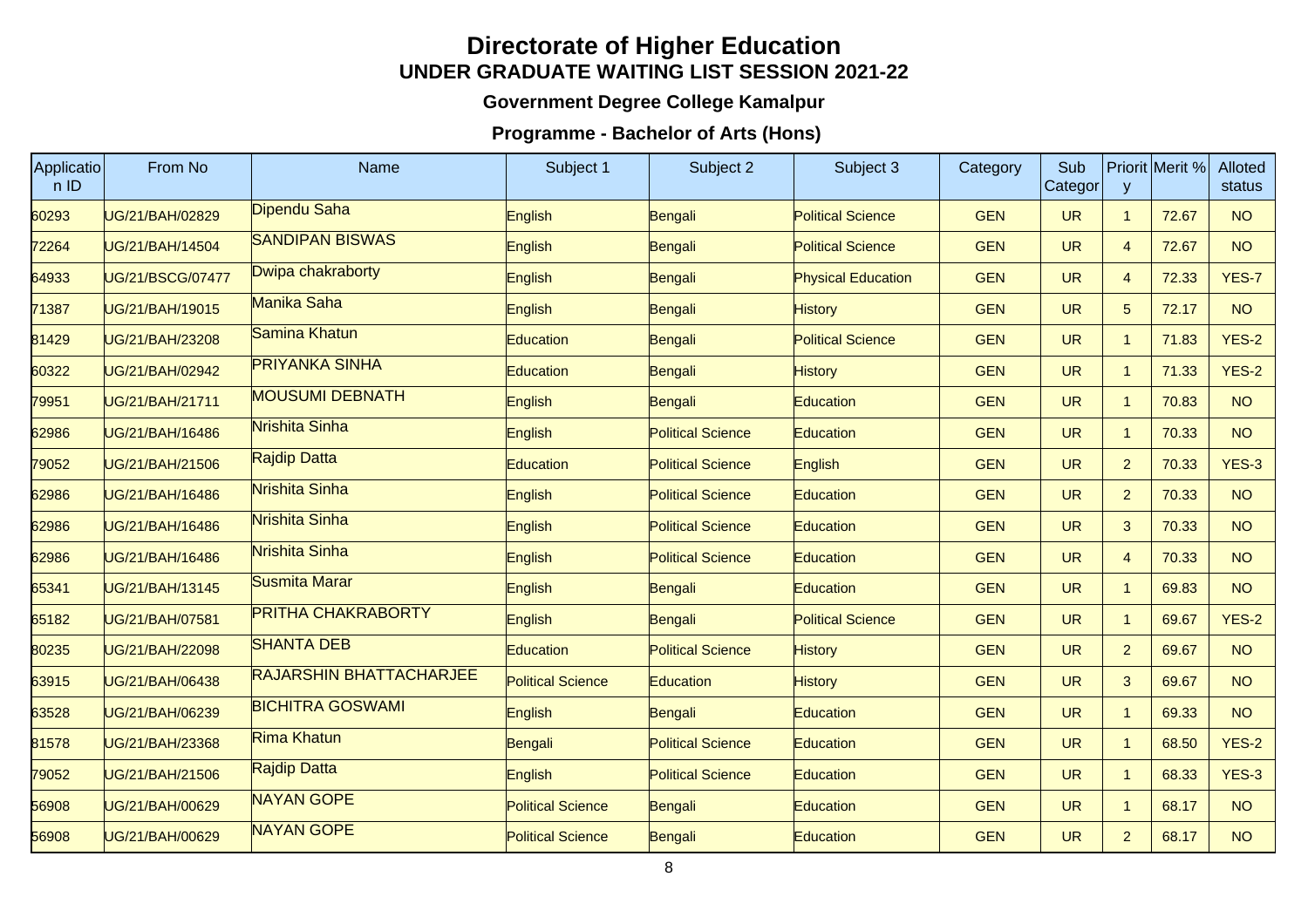| <b>Applicatio</b><br>n ID | From No         | <b>Name</b>                  | Subject 1                | Subject 2                 | Subject 3                 | Category   | Sub<br>Categor | y              | Priorit Merit % | Alloted<br>status |
|---------------------------|-----------------|------------------------------|--------------------------|---------------------------|---------------------------|------------|----------------|----------------|-----------------|-------------------|
| 56908                     | UG/21/BAH/00629 | <b>NAYAN GOPE</b>            | <b>Political Science</b> | Bengali                   | English                   | <b>GEN</b> | <b>UR</b>      | 3              | 68.17           | <b>NO</b>         |
| 56908                     | UG/21/BAH/00629 | <b>NAYAN GOPE</b>            | <b>Political Science</b> | Education                 | <b>History</b>            | <b>GEN</b> | <b>UR</b>      | 4              | 68.17           | <b>NO</b>         |
| 64989                     | UG/21/BAH/22081 | Nabajit Dhar                 | Education                | Bengali                   | <b>Political Science</b>  | <b>GEN</b> | <b>UR</b>      | $\mathbf{1}$   | 68.00           | NO                |
| 64989                     | UG/21/BAH/22081 | Nabajit Dhar                 | <b>Education</b>         | Bengali                   | <b>Political Science</b>  | <b>GEN</b> | <b>UR</b>      | $\overline{2}$ | 68.00           | <b>NO</b>         |
| 64989                     | UG/21/BAH/22081 | Nabajit Dhar                 | <b>Education</b>         | Bengali                   | <b>Political Science</b>  | <b>GEN</b> | <b>UR</b>      | 3              | 68.00           | <b>NO</b>         |
| 64989                     | UG/21/BAH/22081 | Nabajit Dhar                 | Education                | Bengali                   | <b>Political Science</b>  | <b>GEN</b> | <b>UR</b>      | 4              | 68.00           | NO <sub>1</sub>   |
| 66947                     | UG/21/BAH/09195 | <b>UTPAL PAUL</b>            | Education                | Bengali                   | <b>Political Science</b>  | <b>GEN</b> | <b>UR</b>      | $\mathbf{1}$   | 67.83           | <b>NO</b>         |
| 76134                     | UG/21/BAH/18263 | <b>URMILA SINHA</b>          | English                  | <b>Physical Education</b> | <b>History</b>            | <b>GEN</b> | <b>UR</b>      | $\mathbf{1}$   | 67.67           | YES-4             |
| 66947                     | UG/21/BAH/09195 | <b>UTPAL PAUL</b>            | <b>Political Science</b> | Bengali                   | Education                 | <b>GEN</b> | <b>UR</b>      | 4              | 67.00           | <b>NO</b>         |
| 63223                     | UG/21/BAH/05811 | <b>RUBEL DEBNATH</b>         | Bengali                  | <b>Political Science</b>  | Education                 | <b>GEN</b> | <b>UR</b>      | $\mathbf{1}$   | 66.50           | YES-4             |
| 59597                     | UG/21/BAH/03115 | <b>Beauty Das</b>            | <b>Education</b>         | <b>Political Science</b>  | <b>History</b>            | <b>GEN</b> | <b>UR</b>      | 3              | 66.50           | <b>NO</b>         |
| 64394                     | UG/21/BAH/06890 | Saheli Shil                  | English                  | Bengali                   | Education                 | <b>GEN</b> | <b>UR</b>      | $\mathbf{1}$   | 66.33           | NO                |
| 62364                     | UG/21/BAH/05331 | <b>SOURAMITA DASGUPTA</b>    | English                  | Bengali                   | <b>History</b>            | <b>GEN</b> | <b>UR</b>      | 3              | 66.33           | <b>NO</b>         |
| 58776                     | UG/21/BAH/01757 | <b>BIJAYA SHARMA</b>         | Bengali                  | Education                 | <b>History</b>            | <b>GEN</b> | <b>UR</b>      | $\mathbf{1}$   | 65.83           | $YES-3$           |
| 60485                     | UG/21/BAH/03269 | <b>RAHUL SINHA</b>           | English                  | <b>Political Science</b>  | <b>History</b>            | <b>GEN</b> | <b>UR</b>      | 4              | 65.67           | NO                |
| 71039                     | UG/21/BAH/13258 | <b>RANJANA BHATTACHARJEE</b> | English                  | <b>Political Science</b>  | Education                 | <b>GEN</b> | <b>UR</b>      | $\mathbf{1}$   | 65.50           | <b>NO</b>         |
| 77713                     | UG/21/BAH/19256 | <b>RONI DEY</b>              | <b>Education</b>         | <b>Physical Education</b> | <b>History</b>            | <b>GEN</b> | <b>UR</b>      | $\mathbf{1}$   | 65.33           | $YES-3$           |
| 67232                     | UG/21/BAH/09506 | <b>AIYAJ MIA</b>             | English                  | Bengali                   | <b>History</b>            | <b>GEN</b> | <b>UR</b>      | $\mathbf{1}$   | 65.17           | NO                |
| 66312                     | UG/21/BAH/08548 | <b>HIRA ROY</b>              | <b>Political Science</b> | Bengali                   | <b>Education</b>          | <b>GEN</b> | <b>UR</b>      | $\mathbf{1}$   | 65.00           | $YES-3$           |
| 67682                     | UG/21/BAH/10148 | Archana yadav                | Bengali                  | <b>Political Science</b>  | English                   | <b>GEN</b> | <b>UR</b>      | $\mathbf{1}$   | 64.83           | $YES-3$           |
| 67682                     | UG/21/BAH/10148 | Archana yadav                | <b>Political Science</b> | Bengali                   | English                   | <b>GEN</b> | <b>UR</b>      | $\overline{2}$ | 64.83           | $YES-3$           |
| 81641                     | UG/21/BAH/23662 | Monuj Marar                  | Education                | <b>Political Science</b>  | <b>History</b>            | <b>GEN</b> | <b>UR</b>      | $\mathbf{1}$   | 64.67           | YES-4             |
| 63550                     | UG/21/BAH/06033 | Pallabi Debnath              | Education                | Bengali                   | <b>Political Science</b>  | <b>GEN</b> | <b>UR</b>      | $\mathbf{1}$   | 64.50           | <b>NO</b>         |
| 74880                     | UG/21/BAH/17080 | <b>ABHIJIT DEB</b>           | English                  | Bengali                   | <b>Physical Education</b> | <b>GEN</b> | <b>UR</b>      | $\mathbf{1}$   | 64.50           | NO                |
| 57404                     | UG/21/BAH/00974 | <b>ARUP SUTRADHAR</b>        | <b>Political Science</b> | Education                 | <b>History</b>            | <b>GEN</b> | <b>UR</b>      | $\mathbf{1}$   | 64.50           | NO                |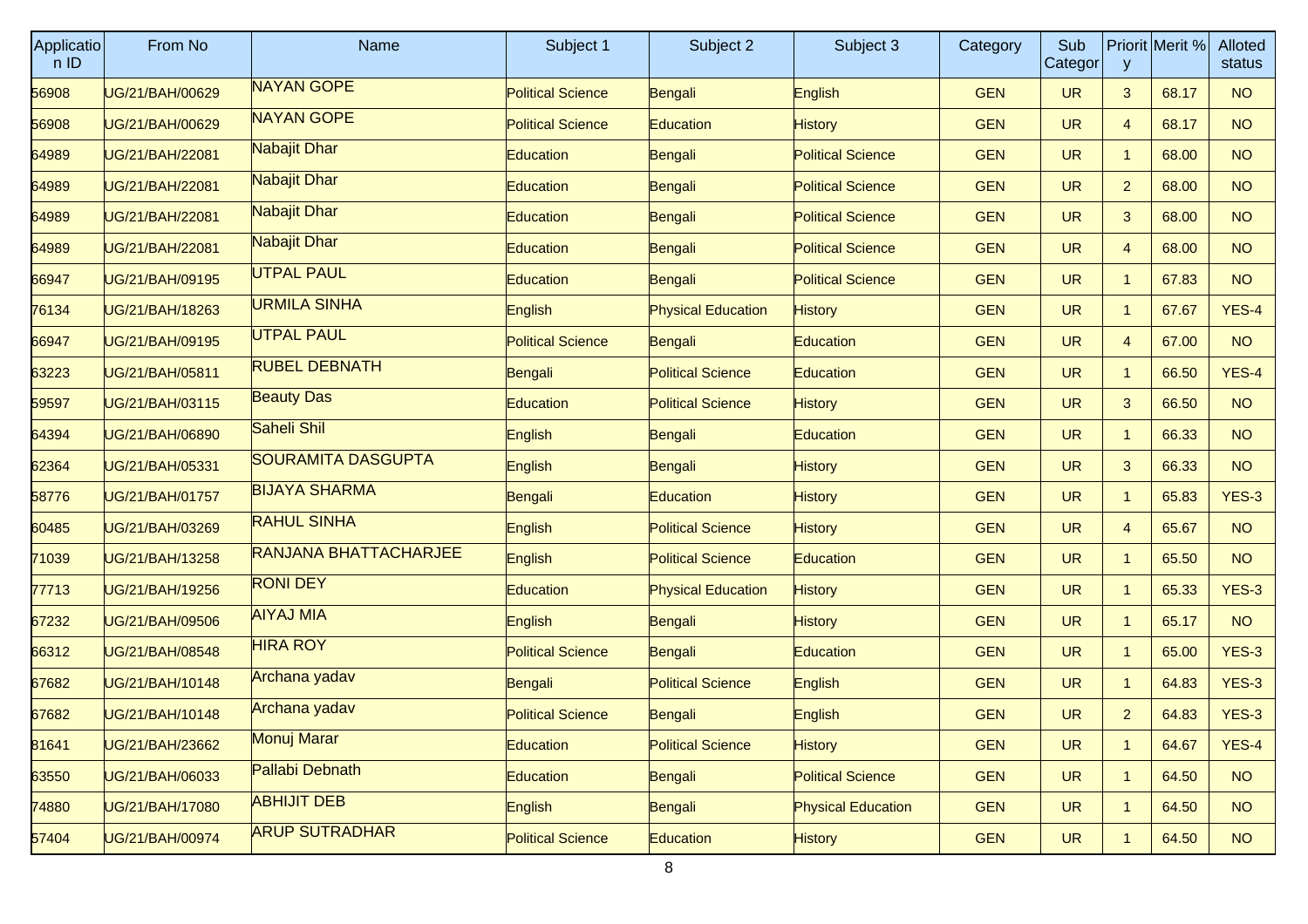| Applicatio<br>n ID | From No         | <b>Name</b>              | Subject 1                | Subject 2                | Subject 3                | Category   | Sub<br>Categor | y              | Priorit Merit % | Alloted<br>status |
|--------------------|-----------------|--------------------------|--------------------------|--------------------------|--------------------------|------------|----------------|----------------|-----------------|-------------------|
| 66210              | UG/21/BAH/08601 | <b>ARADHITA DEB</b>      | Bengali                  | Education                | English                  | <b>GEN</b> | <b>UR</b>      | $\overline{2}$ | 64.50           | <b>NO</b>         |
| 72780              | UG/21/BAH/14759 | <b>RATNA CHAKRABORTY</b> | <b>Education</b>         | <b>Political Science</b> | <b>History</b>           | <b>GEN</b> | <b>UR</b>      | $\overline{2}$ | 64.50           | <b>NO</b>         |
| 57404              | UG/21/BAH/00974 | <b>ARUP SUTRADHAR</b>    | <b>Political Science</b> | Bengali                  | Education                | <b>GEN</b> | <b>UR</b>      | $\mathbf{2}$   | 64.50           | NO                |
| 66312              | UG/21/BAH/08548 | <b>HIRA ROY</b>          | Bengali                  | <b>Political Science</b> | Education                | <b>GEN</b> | <b>UR</b>      | $\overline{2}$ | 64.33           | $YES-3$           |
| 57404              | UG/21/BAH/00974 | <b>ARUP SUTRADHAR</b>    | Education                | <b>Political Science</b> | <b>History</b>           | <b>GEN</b> | <b>UR</b>      | 3              | 64.17           | <b>NO</b>         |
| 57404              | UG/21/BAH/00974 | <b>ARUP SUTRADHAR</b>    | <b>Education</b>         | Bengali                  | <b>History</b>           | <b>GEN</b> | <b>UR</b>      | 4              | 64.17           | NO <sub>1</sub>   |
| 72780              | UG/21/BAH/14759 | <b>RATNA CHAKRABORTY</b> | Bengali                  | <b>Political Science</b> | Education                | <b>GEN</b> | <b>UR</b>      | $\mathbf{1}$   | 63.83           | <b>NO</b>         |
| 74681              | UG/21/BAH/16807 | Muslima Begam            | Education                | Bengali                  | English                  | <b>GEN</b> | <b>UR</b>      | $\mathbf{1}$   | 63.83           | <b>NO</b>         |
| 81254              | UG/21/BAH/22960 | Rinkhi Sarma             | English                  | Bengali                  | <b>Political Science</b> | <b>GEN</b> | <b>UR</b>      | $\mathbf{1}$   | 63.83           | NO                |
| 72034              | UG/21/BAH/14260 | <b>PUJA MALAKAR</b>      | English                  | Bengali                  | <b>Political Science</b> | <b>GEN</b> | <b>UR</b>      | $\overline{2}$ | 63.83           | $YES-3$           |
| 63662              | UG/21/BAH/06189 | <b>DEBASHREE BANIK</b>   | <b>Education</b>         | Bengali                  | History                  | <b>GEN</b> | <b>UR</b>      | 4              | 63.67           | <b>NO</b>         |
| 63281              | UG/21/BAH/05814 | <b>Barsha Dhar</b>       | Education                | Bengali                  | <b>Political Science</b> | <b>GEN</b> | <b>UR</b>      | $\mathbf{1}$   | 63.50           | NO <sub>1</sub>   |
| 78052              | UG/21/BAH/19839 | <b>POOJA SHARMA</b>      | English                  | <b>Political Science</b> | Education                | <b>GEN</b> | <b>UR</b>      | $\mathbf{1}$   | 63.50           | <b>NO</b>         |
| 71142              | UG/21/BAH/13444 | <b>DEBAJIT GHOSH</b>     | Bengali                  | Education                | <b>History</b>           | <b>GEN</b> | <b>UR</b>      | $\mathbf{1}$   | 63.33           | $YES-3$           |
| 80153              | UG/21/BAH/21937 | <b>PALLABI PAL</b>       | Education                | Bengali                  | <b>Political Science</b> | <b>GEN</b> | <b>UR</b>      | $\mathbf{1}$   | 63.33           | NO                |
| 80153              | UG/21/BAH/21937 | <b>PALLABI PAL</b>       | Education                | Bengali                  | <b>Political Science</b> | <b>GEN</b> | <b>UR</b>      | $\overline{2}$ | 63.33           | <b>NO</b>         |
| 66852              | UG/21/BAH/09243 | <b>MOSAMI NATH</b>       | <b>Education</b>         | Bengali                  | <b>Political Science</b> | <b>GEN</b> | <b>UR</b>      | 3              | 63.33           | <b>NO</b>         |
| 80153              | UG/21/BAH/21937 | <b>PALLABI PAL</b>       | Education                | Bengali                  | <b>Political Science</b> | <b>GEN</b> | <b>UR</b>      | 3              | 63.33           | NO                |
| 80153              | UG/21/BAH/21937 | <b>PALLABI PAL</b>       | <b>Education</b>         | Bengali                  | <b>Political Science</b> | <b>GEN</b> | <b>UR</b>      | $\overline{4}$ | 63.33           | <b>NO</b>         |
| 62595              | UG/21/BAH/05253 | Rasmani Sharma           | <b>Political Science</b> | Bengali                  | <b>History</b>           | <b>GEN</b> | <b>UR</b>      | $\mathbf{1}$   | 63.17           | <b>NO</b>         |
| 64895              | UG/21/BAH/13332 | purabi sinha             | Bengali                  | <b>Political Science</b> | Sanskrit                 | <b>GEN</b> | <b>UR</b>      | 1              | 63.00           | YES-4             |
| 72034              | UG/21/BAH/14260 | <b>PUJA MALAKAR</b>      | Bengali                  | Education                | English                  | <b>GEN</b> | <b>UR</b>      | $\mathbf{1}$   | 62.83           | $YES-3$           |
| 59890              | UG/21/BAH/02624 | <b>DIPALIKA SINHA</b>    | Education                | Bengali                  | English                  | <b>GEN</b> | <b>UR</b>      | $\mathbf{1}$   | 62.83           | <b>NO</b>         |
| 61036              | UG/21/BAH/03650 | <b>RATRI DHAR</b>        | <b>Political Science</b> | Sanskrit                 | <b>History</b>           | <b>GEN</b> | <b>UR</b>      | $\mathbf{1}$   | 62.67           | NO                |
| 60428              | UG/21/BAH/11073 | <b>PAPIYA GHOSH</b>      | Education                | Bengali                  | <b>Political Science</b> | <b>GEN</b> | <b>UR</b>      | $\mathbf{1}$   | 62.50           | YES-4             |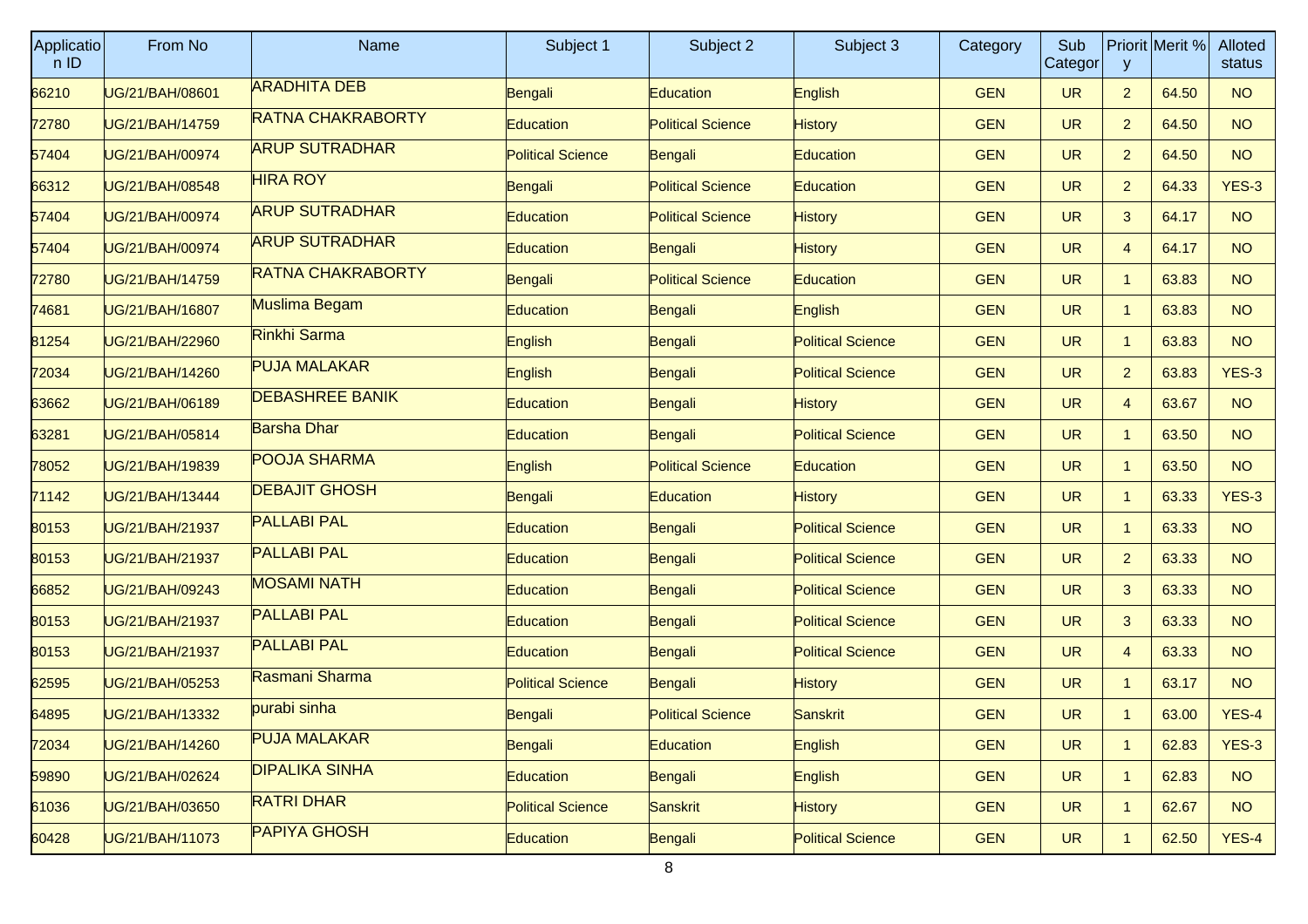| <b>Applicatio</b><br>n ID | From No         | <b>Name</b>                | Subject 1                | Subject 2                | Subject 3                 | Category   | Sub<br>Categor | y              | Priorit Merit % | <b>Alloted</b><br>status |
|---------------------------|-----------------|----------------------------|--------------------------|--------------------------|---------------------------|------------|----------------|----------------|-----------------|--------------------------|
| 60428                     | UG/21/BAH/11073 | <b>PAPIYA GHOSH</b>        | Bengali                  | <b>Political Science</b> | Education                 | <b>GEN</b> | <b>UR</b>      | 2 <sup>2</sup> | 62.33           | YES-4                    |
| 69111                     | UG/21/BAH/11445 | <b>DIPTI TELENGA</b>       | <b>Political Science</b> | Bengali                  | <b>Education</b>          | <b>GEN</b> | <b>UR</b>      | $\overline{4}$ | 62.33           | <b>NO</b>                |
| 60286                     | UG/21/BAH/02805 | <b>PUJA DATTA</b>          | <b>Education</b>         | <b>History</b>           | English                   | <b>GEN</b> | <b>UR</b>      | $\mathbf{1}$   | 62.00           | $YES-3$                  |
| 56938                     | UG/21/BAH/00567 | <b>RAYHANA BEGAM</b>       | <b>Education</b>         | Bengali                  | <b>Political Science</b>  | <b>GEN</b> | <b>UR</b>      | -1             | 61.67           | <b>NO</b>                |
| 81305                     | UG/21/BAH/23024 | <b>ALI AKBOR</b>           | <b>Education</b>         | Bengali                  | English                   | <b>GEN</b> | <b>UR</b>      | -1             | 61.67           | <b>NO</b>                |
| 68653                     | UG/21/BAH/11007 | <b>DIPIKA AHIR</b>         | English                  | <b>Political Science</b> | Education                 | <b>GEN</b> | <b>UR</b>      | $\mathbf 1$    | 61.50           | NO                       |
| 63817                     | UG/21/BAH/06376 | <b>MISTU DEBMNATH</b>      | <b>Education</b>         | <b>Political Science</b> | English                   | <b>GEN</b> | <b>UR</b>      | $\overline{2}$ | 61.50           | $YES-3$                  |
| 80778                     | UG/21/BAH/22500 | <b>SHRABANI SINHA</b>      | <b>Education</b>         | Bengali                  | <b>Political Science</b>  | <b>GEN</b> | <b>UR</b>      | $\overline{2}$ | 61.33           | YES-4                    |
| 63817                     | UG/21/BAH/06376 | <b>MISTU DEBMNATH</b>      | <b>Political Science</b> | Education                | English                   | <b>GEN</b> | <b>UR</b>      | $\mathbf 1$    | 61.17           | $YES-3$                  |
| 60286                     | UG/21/BAH/02805 | <b>PUJA DATTA</b>          | Bengali                  | <b>Education</b>         | English                   | <b>GEN</b> | <b>UR</b>      | $\overline{2}$ | 61.17           | YES-3                    |
| 64677                     | UG/21/BAH/07108 | <b>BARNITA SINHA</b>       | <b>English</b>           | Sanskrit                 | <b>History</b>            | <b>GEN</b> | <b>UR</b>      | $\overline{4}$ | 61.17           | <b>NO</b>                |
| 65164                     | UG/21/BAH/07565 | <b>SUBHA SUTRADHAR</b>     | <b>Education</b>         | Bengali                  | English                   | <b>GEN</b> | <b>UR</b>      | 2              | 61.00           | NO                       |
| 56938                     | UG/21/BAH/00567 | <b>RAYHANA BEGAM</b>       | <b>Political Science</b> | Bengali                  | <b>Education</b>          | <b>GEN</b> | <b>UR</b>      | 3              | 61.00           | <b>NO</b>                |
| 56938                     | UG/21/BAH/00567 | <b>RAYHANA BEGAM</b>       | <b>Political Science</b> | Bengali                  | <b>History</b>            | <b>GEN</b> | <b>UR</b>      | $\overline{4}$ | 61.00           | NO                       |
| 56318                     | UG/21/BAH/00343 | <b>PRITI BIKASH GHOSH</b>  | English                  | Bengali                  | <b>History</b>            | <b>GEN</b> | <b>UR</b>      | $\mathbf 1$    | 60.33           | NO                       |
| 65164                     | UG/21/BAH/07565 | <b>SUBHA SUTRADHAR</b>     | <b>English</b>           | Bengali                  | <b>Education</b>          | <b>GEN</b> | <b>UR</b>      |                | 60.17           | <b>NO</b>                |
| 81225                     | UG/21/BAH/23070 | Paramita Roy               | Bengali                  | <b>Political Science</b> | <b>Education</b>          | <b>GEN</b> | <b>UR</b>      | -1             | 60.00           | $YES-3$                  |
| 78754                     | UG/21/BAH/20468 | <b>IMAN KAPALI</b>         | <b>Political Science</b> | Education                | <b>History</b>            | <b>GEN</b> | <b>UR</b>      | $\mathbf 1$    | 60.00           | NO                       |
| 64792                     | UG/21/BAH/07217 | <b>NIBEDITA RUDRA PAUL</b> | <b>Political Science</b> | <b>Education</b>         | <b>Physical Education</b> | <b>GEN</b> | <b>UR</b>      |                | 60.00           | <b>NO</b>                |
| 78754                     | UG/21/BAH/20468 | <b>IMAN KAPALI</b>         | <b>Political Science</b> | Education                | History                   | <b>GEN</b> | <b>UR</b>      | $\overline{2}$ | 60.00           | <b>NO</b>                |
| 81305                     | UG/21/BAH/23024 | <b>ALI AKBOR</b>           | <b>Political Science</b> | Bengali                  | Education                 | <b>GEN</b> | <b>UR</b>      | $\overline{2}$ | 60.00           | NO                       |
| 78754                     | UG/21/BAH/20468 | <b>IMAN KAPALI</b>         | <b>Political Science</b> | Education                | <b>History</b>            | <b>GEN</b> | <b>UR</b>      | 3              | 60.00           | <b>NO</b>                |
| 78754                     | UG/21/BAH/20468 | <b>IMAN KAPALI</b>         | <b>Political Science</b> | <b>Education</b>         | <b>History</b>            | <b>GEN</b> | <b>UR</b>      | $\overline{4}$ | 60.00           | <b>NO</b>                |
| 80778                     | UG/21/BAH/22500 | <b>SHRABANI SINHA</b>      | <b>Political Science</b> | <b>Education</b>         | <b>History</b>            | <b>GEN</b> | <b>UR</b>      | $\mathbf{1}$   | 59.83           | YES-4                    |
| 80778                     | UG/21/BAH/22500 | <b>SHRABANI SINHA</b>      | <b>Political Science</b> | Bengali                  | Education                 | <b>GEN</b> | <b>UR</b>      | 3              | 59.83           | YES-4                    |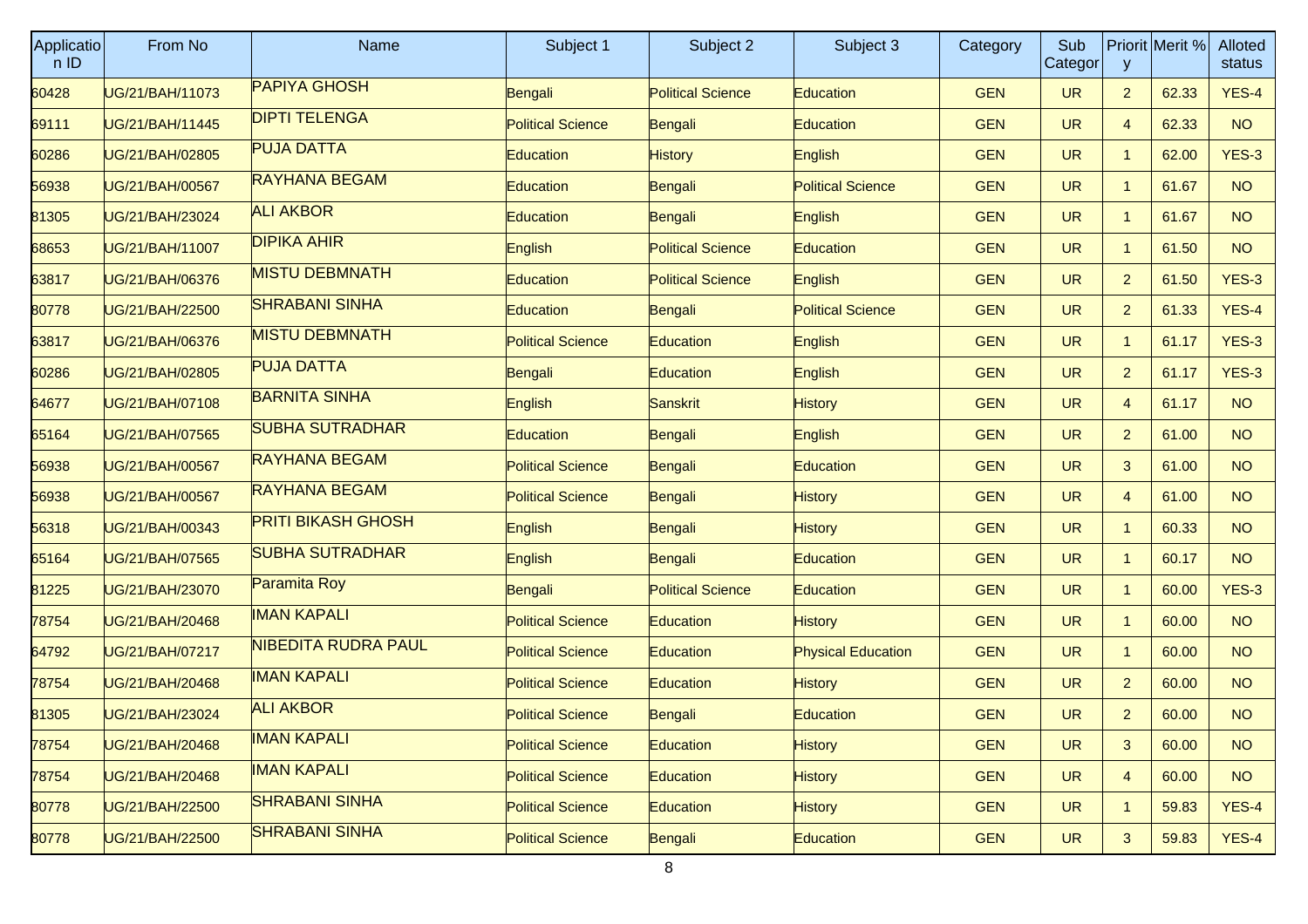| <b>Applicatio</b><br>n ID | From No         | <b>Name</b>              | Subject 1                | Subject 2                | Subject 3                 | Category   | Sub<br>Categor | y              | Priorit Merit % | Alloted<br>status |
|---------------------------|-----------------|--------------------------|--------------------------|--------------------------|---------------------------|------------|----------------|----------------|-----------------|-------------------|
| 65124                     | UG/21/BAH/08965 | <b>NISHAN SINHA</b>      | Bengali                  | <b>Political Science</b> | English                   | <b>GEN</b> | <b>UR</b>      | $\overline{4}$ | 59.83           | <b>NO</b>         |
| 60989                     | UG/21/BAH/03486 | <b>ANUP SINHA</b>        | English                  | <b>Political Science</b> | <b>History</b>            | <b>GEN</b> | <b>UR</b>      | $\overline{2}$ | 59.67           | <b>NO</b>         |
| 66219                     | UG/21/BAH/08750 | <b>RONI PAUL</b>         | <b>Political Science</b> | Education                | <b>History</b>            | <b>GEN</b> | <b>UR</b>      | $\mathbf{1}$   | 59.50           | $YES-3$           |
| 64792                     | UG/21/BAH/07217 | NIBEDITA RUDRA PAUL      | Education                | <b>Political Science</b> | <b>Physical Education</b> | <b>GEN</b> | <b>UR</b>      | $\overline{2}$ | 59.33           | <b>NO</b>         |
| 71839                     | UG/21/BAH/18290 | <b>SUMIT SUTRADHAR</b>   | <b>Education</b>         | Bengali                  | English                   | <b>GEN</b> | <b>UR</b>      | $\overline{2}$ | 59.17           | <b>NO</b>         |
| 60989                     | UG/21/BAH/03486 | <b>ANUP SINHA</b>        | <b>Political Science</b> | <b>History</b>           | English                   | <b>GEN</b> | <b>UR</b>      | 4              | 59.17           | NO                |
| 56938                     | UG/21/BAH/00567 | <b>RAYHANA BEGAM</b>     | <b>History</b>           | Bengali                  | <b>Education</b>          | <b>GEN</b> | <b>UR</b>      | $\overline{2}$ | 59.00           | <b>NO</b>         |
| 62429                     | UG/21/BAH/05204 | <b>KRISHNA DEB</b>       | <b>Political Science</b> | <b>History</b>           | English                   | <b>GEN</b> | <b>UR</b>      | 6              | 59.00           | <b>NO</b>         |
| 74058                     | UG/21/BAH/16229 | <b>SAGARIKA PAUL</b>     | <b>History</b>           | Education                | English                   | <b>GEN</b> | <b>UR</b>      | 4              | 58.83           | NO <sub>1</sub>   |
| 71202                     | UG/21/BAH/13386 | <b>Rajib Paul</b>        | Bengali                  | <b>Political Science</b> | Education                 | <b>GEN</b> | <b>UR</b>      | $\mathbf{1}$   | 58.67           | <b>NO</b>         |
| 69922                     | UG/21/BAH/12297 | <b>PRIYA CHAKRABORTY</b> | <b>Education</b>         | Bengali                  | English                   | <b>GEN</b> | <b>UR</b>      | $\mathbf{1}$   | 58.67           | $YES-2$           |
| 69239                     | UG/21/BAH/11605 | <b>RITA KURMI</b>        | English                  | <b>Political Science</b> | Education                 | <b>GEN</b> | <b>UR</b>      | $\mathbf{1}$   | 58.67           | $YES-3$           |
| 60507                     | UG/21/BAH/03252 | <b>MOUSUMI DHAR</b>      | <b>Political Science</b> | Bengali                  | <b>History</b>            | <b>GEN</b> | <b>UR</b>      | $\mathbf{1}$   | 58.50           | <b>NO</b>         |
| 56896                     | UG/21/BAH/00877 | <b>PUJA DEB</b>          | <b>Education</b>         | Bengali                  | English                   | <b>GEN</b> | <b>UR</b>      | $\mathbf{1}$   | 58.33           | <b>NO</b>         |
| 76631                     | UG/21/BAH/20890 | <b>MINOTI NATH</b>       | <b>Political Science</b> | Bengali                  | <b>Economics</b>          | <b>GEN</b> | <b>UR</b>      | 3              | 58.33           | NO                |
| 67229                     | UG/21/BAH/09632 | <b>MAMATA SINHA</b>      | <b>Education</b>         | <b>Political Science</b> | English                   | <b>GEN</b> | <b>UR</b>      | $\mathbf{1}$   | 58.00           | YES-4             |
| 62250                     | UG/21/BAH/04931 | Pritam deb               | <b>Political Science</b> | Bengali                  | <b>History</b>            | <b>GEN</b> | <b>UR</b>      | $\mathbf{1}$   | 58.00           | <b>NO</b>         |
| 59870                     | UG/21/BAH/02665 | <b>SHARMISTHA DEB</b>    | Bengali                  | <b>Political Science</b> | Sanskrit                  | <b>GEN</b> | <b>UR</b>      | $\mathbf{1}$   | 57.83           | NO                |
| 64339                     | UG/21/BAH/06837 | <b>RAJESH PAUL</b>       | English                  | Bengali                  | History                   | <b>GEN</b> | <b>UR</b>      | $\mathbf{1}$   | 57.83           | <b>NO</b>         |
| 64412                     | UG/21/BAH/07586 | <b>Dipak Gope</b>        | <b>Political Science</b> | Bengali                  | <b>History</b>            | <b>GEN</b> | <b>UR</b>      | $\mathbf{1}$   | 57.83           | <b>NO</b>         |
| 75360                     | UG/21/BAH/19456 | <b>JOY DEB</b>           | <b>Political Science</b> | <b>History</b>           | English                   | <b>GEN</b> | <b>UR</b>      | $\overline{2}$ | 57.67           | NO <sub>1</sub>   |
| 63541                     | UG/21/BAH/06094 | Kakali Deb               | <b>Political Science</b> | Bengali                  | <b>History</b>            | <b>GEN</b> | <b>UR</b>      | $\mathbf{1}$   | 57.50           | <b>NO</b>         |
| 79114                     | UG/21/BAH/20878 | <b>RAHIS AHAMED</b>      | <b>Political Science</b> | Education                | English                   | <b>GEN</b> | <b>UR</b>      | $\mathbf{3}$   | 57.50           | <b>NO</b>         |
| 78776                     | UG/21/BAH/20490 | <b>PRITAM PAUL</b>       | <b>Political Science</b> | Education                | <b>History</b>            | <b>GEN</b> | <b>UR</b>      | $\mathbf{1}$   | 57.17           | NO                |
| 78776                     | UG/21/BAH/20490 | <b>PRITAM PAUL</b>       | <b>Political Science</b> | Education                | <b>History</b>            | <b>GEN</b> | <b>UR</b>      | $\overline{2}$ | 57.17           | NO                |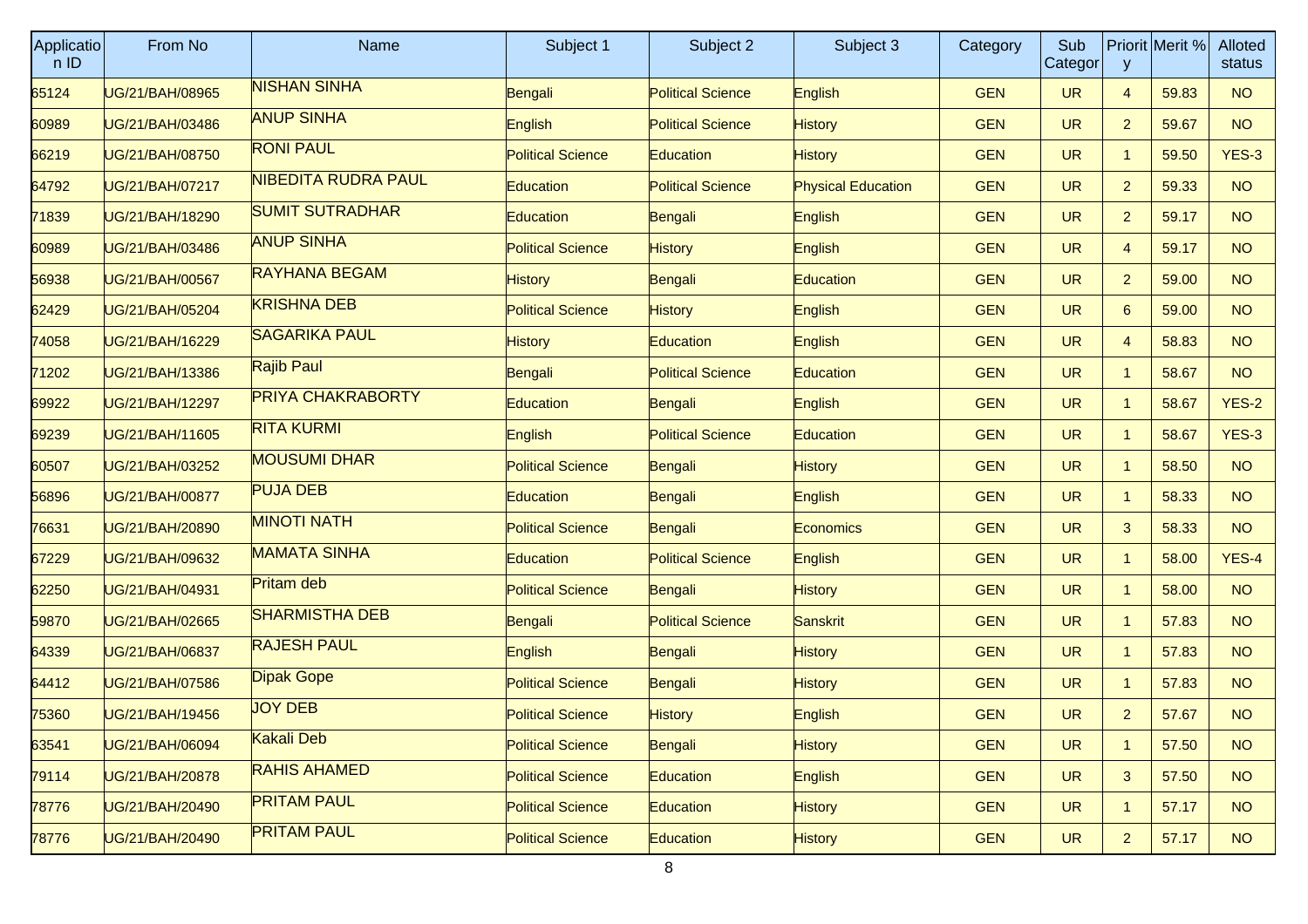| Applicatio<br>nID | From No         | <b>Name</b>           | Subject 1                | Subject 2                | Subject 3                 | Category   | Sub<br>Categor | y              | Priorit Merit % | Alloted<br>status |
|-------------------|-----------------|-----------------------|--------------------------|--------------------------|---------------------------|------------|----------------|----------------|-----------------|-------------------|
| 78776             | UG/21/BAH/20490 | <b>PRITAM PAUL</b>    | <b>Political Science</b> | <b>Education</b>         | <b>History</b>            | <b>GEN</b> | <b>UR</b>      | 3              | 57.17           | <b>NO</b>         |
| 78776             | JG/21/BAH/20490 | <b>PRITAM PAUL</b>    | <b>Political Science</b> | Education                | <b>History</b>            | <b>GEN</b> | <b>UR</b>      | 4              | 57.17           | <b>NO</b>         |
| 79114             | UG/21/BAH/20878 | <b>RAHIS AHAMED</b>   | English                  | <b>Political Science</b> | <b>Education</b>          | <b>GEN</b> | <b>UR</b>      | 1              | 57.00           | <b>NO</b>         |
| 79114             | UG/21/BAH/20878 | <b>RAHIS AHAMED</b>   | English                  | Education                | <b>History</b>            | <b>GEN</b> | <b>UR</b>      | $\overline{2}$ | 57.00           | <b>NO</b>         |
| 75360             | JG/21/BAH/19456 | <b>JOY DEB</b>        | English                  | <b>Political Science</b> | <b>History</b>            | <b>GEN</b> | <b>UR</b>      | 3              | 57.00           | <b>NO</b>         |
| 64412             | UG/21/BAH/07586 | <b>Dipak Gope</b>     | <b>History</b>           | Bengali                  | <b>Political Science</b>  | <b>GEN</b> | <b>UR</b>      | $\overline{2}$ | 56.83           | <b>NO</b>         |
| 75360             | UG/21/BAH/19456 | <b>JOY DEB</b>        | Bengali                  | <b>Political Science</b> | English                   | <b>GEN</b> | <b>UR</b>      | 4              | 56.83           | <b>NO</b>         |
| 62250             | JG/21/BAH/04931 | Pritam deb            | <b>History</b>           | Bengali                  | <b>Political Science</b>  | <b>GEN</b> | <b>UR</b>      | $\overline{2}$ | 56.50           | <b>NO</b>         |
| 62970             | UG/21/BAH/05644 | <b>DILUAR HUSEN</b>   | <b>Political Science</b> | Education                | English                   | <b>GEN</b> | <b>UR</b>      | 3              | 56.17           | <b>NO</b>         |
| 58455             | UG/21/BAH/01623 | <b>PREYASI GHOSH</b>  | Bengali                  | <b>Political Science</b> | <b>History</b>            | <b>GEN</b> | <b>UR</b>      | $\mathbf{1}$   | 56.00           | <b>NO</b>         |
| 56096             | JG/21/BAH/00099 | <b>SREMOTI PAUL</b>   | <b>Education</b>         | Bengali                  | <b>Political Science</b>  | <b>GEN</b> | <b>UR</b>      | 3              | 56.00           | <b>NO</b>         |
| 75360             | UG/21/BAH/19456 | <b>JOY DEB</b>        | <b>History</b>           | <b>Political Science</b> | English                   | <b>GEN</b> | <b>UR</b>      | 1              | 55.83           | <b>NO</b>         |
| 56096             | UG/21/BAH/00099 | <b>SREMOTI PAUL</b>   | <b>Political Science</b> | Bengali                  | Education                 | <b>GEN</b> | <b>UR</b>      | $\mathbf{1}$   | 55.83           | <b>NO</b>         |
| 70496             | JG/21/BAH/13076 | <b>SUPRIYA SINHA</b>  | Education                | <b>Political Science</b> | Sanskrit                  | <b>GEN</b> | <b>UR</b>      | 3              | 55.83           | <b>NO</b>         |
| 64725             | UG/21/BAH/09052 | <b>Ankit Shil</b>     | Education                | <b>Political Science</b> | <b>History</b>            | <b>GEN</b> | <b>UR</b>      | $\overline{2}$ | 55.67           | <b>NO</b>         |
| 56096             | UG/21/BAH/00099 | <b>SREMOTI PAUL</b>   | English                  | <b>Political Science</b> | Education                 | <b>GEN</b> | <b>UR</b>      | 4              | 55.50           | <b>NO</b>         |
| 81552             | JG/21/BAH/23346 | <b>TUSI ROY</b>       | <b>Education</b>         | Bengali                  | English                   | <b>GEN</b> | <b>UR</b>      | $\mathbf{1}$   | 55.33           | <b>NO</b>         |
| 81552             | UG/21/BAH/23346 | <b>TUSI ROY</b>       | Education                | Bengali                  | English                   | <b>GEN</b> | <b>UR</b>      | $\overline{2}$ | 55.33           | <b>NO</b>         |
| 81552             | UG/21/BAH/23346 | <b>TUSI ROY</b>       | Education                | History                  | English                   | <b>GEN</b> | <b>UR</b>      | 3              | 55.33           | <b>NO</b>         |
| 81552             | JG/21/BAH/23346 | <b>TUSI ROY</b>       | <b>Education</b>         | Bengali                  | English                   | <b>GEN</b> | <b>UR</b>      | 4              | 55.33           | <b>NO</b>         |
| 65805             | UG/21/BAH/08222 | <b>SUMAN PAUL</b>     | Education                | Bengali                  | <b>History</b>            | <b>GEN</b> | <b>UR</b>      |                | 55.17           | <b>NO</b>         |
| 74571             | UG/21/BAH/16669 | <b>SHIPRA DEBNATH</b> | English                  | Philosophy               | Education                 | <b>GEN</b> | <b>UR</b>      | $\overline{4}$ | 55.17           | <b>NO</b>         |
| 79117             | UG/21/BAH/20924 | Hemant lal roy        | <b>Political Science</b> | Bengali                  | <b>History</b>            | <b>GEN</b> | <b>UR</b>      | $\mathbf{1}$   | 55.00           | <b>NO</b>         |
| 74435             | UG/21/BAH/16792 | Sagar Deb             | <b>Political Science</b> | Bengali                  | <b>Physical Education</b> | <b>GEN</b> | <b>UR</b>      | $\mathbf{1}$   | 55.00           | <b>NO</b>         |
| 63541             | UG/21/BAH/06094 | Kakali Deb            | <b>History</b>           | Bengali                  | <b>Political Science</b>  | <b>GEN</b> | <b>UR</b>      | $\overline{a}$ | 55.00           | <b>NO</b>         |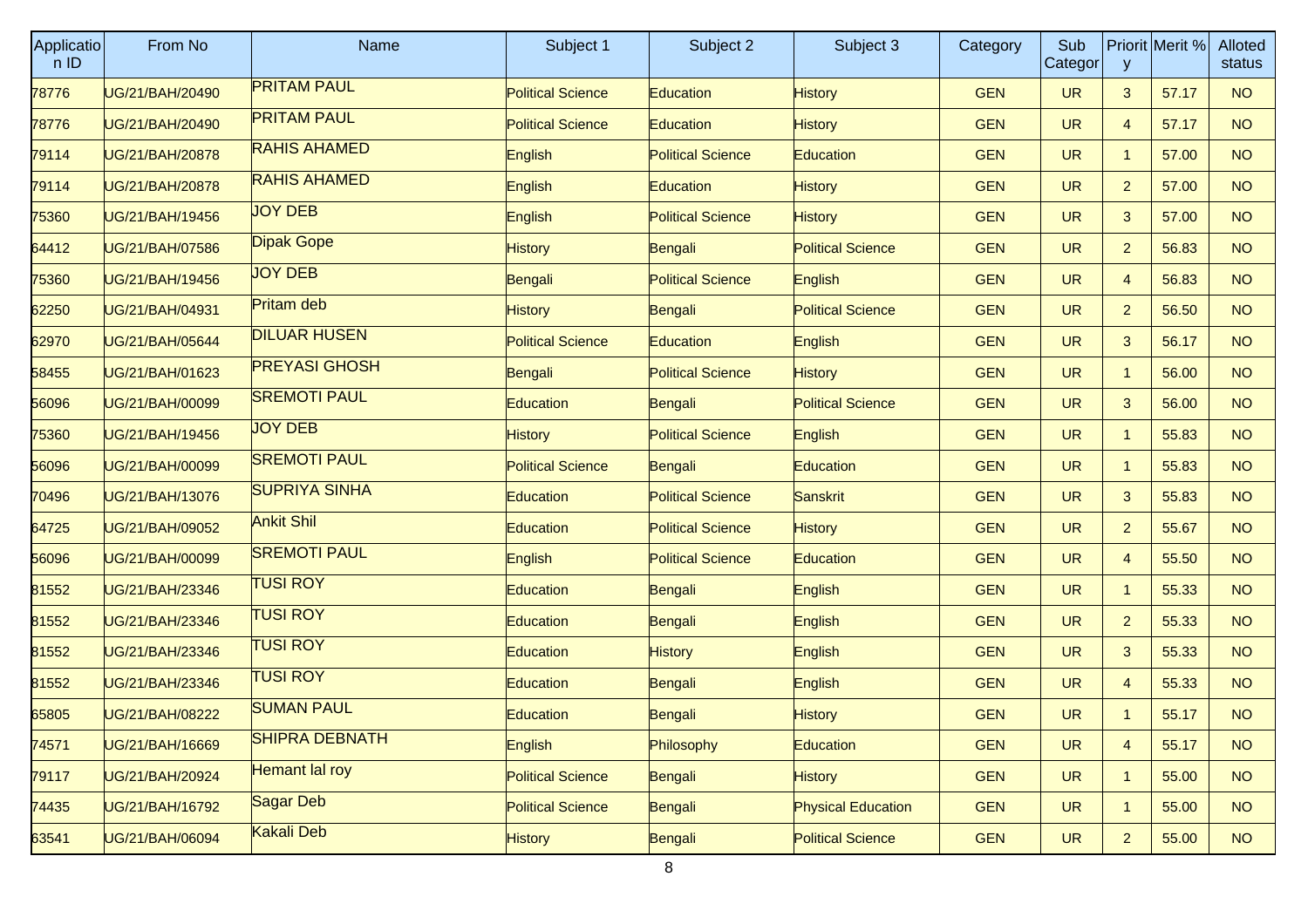| <b>Applicatio</b><br>n ID | From No         | <b>Name</b>             | Subject 1                | Subject 2                | Subject 3                 | Category   | Sub<br>Categor | y              | Priorit Merit % | Alloted<br>status |
|---------------------------|-----------------|-------------------------|--------------------------|--------------------------|---------------------------|------------|----------------|----------------|-----------------|-------------------|
| 66811                     | UG/21/BAH/08890 | <b>SWARNIKA SAHA</b>    | Education                | Bengali                  | <b>History</b>            | <b>GEN</b> | <b>UR</b>      | $\overline{4}$ | 54.83           | <b>NO</b>         |
| 65805                     | UG/21/BAH/08222 | <b>SUMAN PAUL</b>       | <b>Political Science</b> | Bengali                  | Education                 | <b>GEN</b> | <b>UR</b>      | 4              | 54.50           | <b>NO</b>         |
| 73274                     | UG/21/BAH/15446 | Urmila Singha           | Bengali                  | <b>Political Science</b> | Education                 | <b>GEN</b> | <b>UR</b>      | $\mathbf{1}$   | 54.00           | $YES-5$           |
| 76333                     | UG/21/BAH/18416 | <b>SUDIP NAYEK</b>      | <b>Political Science</b> | Education                | <b>History</b>            | <b>GEN</b> | <b>UR</b>      | $\mathbf{1}$   | 54.00           | <b>NO</b>         |
| 56096                     | UG/21/BAH/00099 | <b>SREMOTI PAUL</b>     | Bengali                  | <b>Political Science</b> | <b>Education</b>          | <b>GEN</b> | <b>UR</b>      | $\overline{2}$ | 54.00           | <b>NO</b>         |
| 76333                     | UG/21/BAH/18416 | <b>SUDIP NAYEK</b>      | <b>Political Science</b> | Bengali                  | Education                 | <b>GEN</b> | <b>UR</b>      | $\overline{2}$ | 54.00           | NO <sub>1</sub>   |
| 76333                     | UG/21/BAH/18416 | <b>SUDIP NAYEK</b>      | <b>Political Science</b> | Bengali                  | <b>History</b>            | <b>GEN</b> | <b>UR</b>      | 3              | 54.00           | <b>NO</b>         |
| 76333                     | UG/21/BAH/18416 | <b>SUDIP NAYEK</b>      | <b>Political Science</b> | Bengali                  | <b>Physical Education</b> | <b>GEN</b> | <b>UR</b>      | 4              | 54.00           | <b>NO</b>         |
| 58455                     | UG/21/BAH/01623 | <b>PREYASI GHOSH</b>    | <b>History</b>           | Bengali                  | <b>Political Science</b>  | <b>GEN</b> | <b>UR</b>      | 7              | 54.00           | NO <sub>1</sub>   |
| 64230                     | UG/21/BAH/06962 | <b>BISHAL DEBNATH</b>   | <b>Political Science</b> | Bengali                  | <b>Education</b>          | <b>GEN</b> | <b>UR</b>      | $\mathbf{1}$   | 53.50           | <b>NO</b>         |
| 60098                     | UG/21/BAH/02940 | <b>SMRITI BARUA</b>     | <b>Political Science</b> | Education                | <b>History</b>            | <b>GEN</b> | <b>UR</b>      | 3              | 53.33           | <b>NO</b>         |
| 72563                     | UG/21/BAH/14675 | <b>KAJAL ROY</b>        | <b>Political Science</b> | Bengali                  | Education                 | <b>GEN</b> | <b>UR</b>      | $\mathbf{1}$   | 52.67           | NO <sub>1</sub>   |
| 80042                     | UG/21/BAH/21921 | <b>RIMI SINGHA</b>      | English                  | <b>Political Science</b> | Economics                 | <b>GEN</b> | <b>UR</b>      | $\overline{2}$ | 52.50           | <b>NO</b>         |
| 80042                     | UG/21/BAH/21921 | <b>RIMI SINGHA</b>      | <b>Political Science</b> | <b>Economics</b>         | English                   | <b>GEN</b> | <b>UR</b>      | $\mathbf{1}$   | 52.00           | <b>NO</b>         |
| 70234                     | UG/21/BAH/14560 | Tarana Khan             | <b>Political Science</b> | Sanskrit                 | <b>History</b>            | <b>GEN</b> | <b>UR</b>      | $\mathbf{1}$   | 52.00           | NO <sub>1</sub>   |
| 78904                     | UG/21/BAH/20600 | <b>DEBJANI RANI DAS</b> | <b>Political Science</b> | Bengali                  | <b>History</b>            | <b>GEN</b> | <b>UR</b>      | $\overline{2}$ | 52.00           | <b>NO</b>         |
| 75290                     | UG/21/BAH/17434 | Rupo Debnath            | <b>Education</b>         | Economics:               | <b>History</b>            | <b>GEN</b> | <b>UR</b>      | $\mathbf{1}$   | 50.67           | <b>NO</b>         |
| 73618                     | UG/21/BAH/17514 | Suprakash Datta         | <b>Political Science</b> | Bengali                  | <b>Physical Education</b> | <b>GEN</b> | <b>UR</b>      | $\mathbf{1}$   | 50.67           | NO                |
| 81310                     | UG/21/BAG/23160 | <b>MOUMITA DEB</b>      | <b>Political Science</b> | Bengali                  | <b>History</b>            | <b>GEN</b> | <b>UR</b>      | 3              | 50.67           | <b>NO</b>         |
| 78904                     | UG/21/BAH/20600 | <b>DEBJANI RANI DAS</b> | <b>Education</b>         | <b>Political Science</b> | <b>History</b>            | <b>GEN</b> | <b>UR</b>      | $\mathbf{1}$   | 50.33           | <b>NO</b>         |
| 78904                     | UG/21/BAH/20600 | <b>DEBJANI RANI DAS</b> | Education                | <b>Political Science</b> | <b>History</b>            | <b>GEN</b> | <b>UR</b>      | 3              | 50.33           | <b>NO</b>         |
| 78904                     | UG/21/BAH/20600 | <b>DEBJANI RANI DAS</b> | Education                | <b>Political Science</b> | <b>History</b>            | <b>GEN</b> | <b>UR</b>      | $\overline{4}$ | 50.33           | <b>NO</b>         |
| 80042                     | UG/21/BAH/21921 | <b>RIMI SINGHA</b>      | <b>History</b>           | <b>Political Science</b> | <b>Economics</b>          | <b>GEN</b> | <b>UR</b>      | 3              | 50.00           | NO                |
| 81310                     | UG/21/BAG/23160 | <b>MOUMITA DEB</b>      | Education                | <b>Political Science</b> | English                   | <b>GEN</b> | <b>UR</b>      | 4              | 50.00           | NO                |
| 71493                     | UG/21/BAH/13678 | Partha Ahir             | <b>History</b>           | Bengali                  | Education                 | <b>GEN</b> | <b>UR</b>      | $\mathbf{1}$   | 49.83           | $YES-2$           |